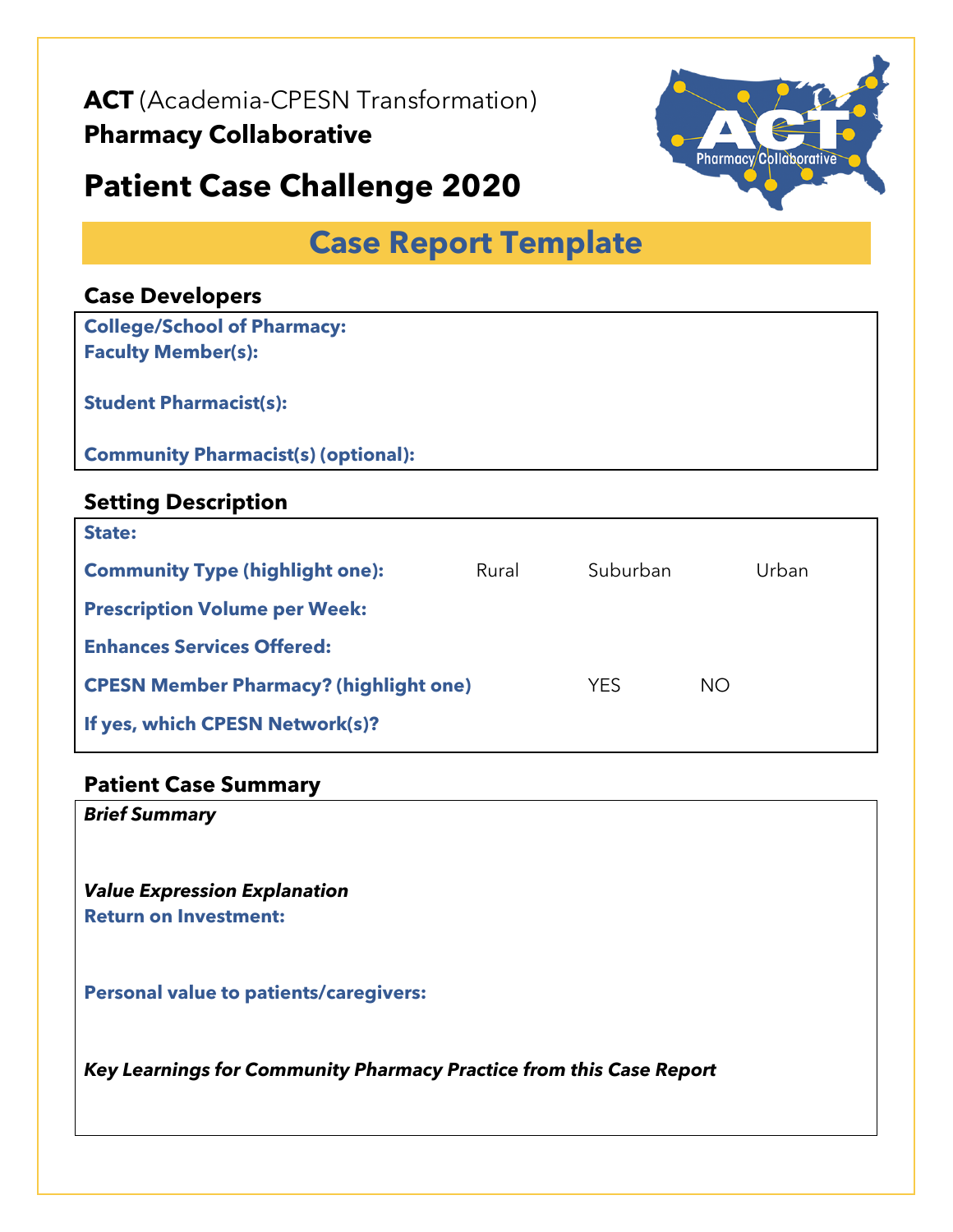#### **Patient Description**

| <b>Title of Patient Case:</b> |                                         |
|-------------------------------|-----------------------------------------|
|                               | (can be creative patient name or topic) |

**Age:**

**Race:**

**Gender:**

**Sex:**

**Occupation:**

**Living Arrangements/Family:**

**Health Insurance (coverage type and any issues):**

**Date of encounter:**

**Encounter Type (Initial or Follow up):**

**Encounter Class (In person or Telephone encounter):**

**Encounter Reason (See Summary for codes document):**

**History of Present Illness**

#### **Active Prescription Medications**

| <b>Drug</b> | <b>Strength</b> | <b>Indication Directions</b> |  | <b>Start Date Prescriber</b> |
|-------------|-----------------|------------------------------|--|------------------------------|
|             |                 |                              |  |                              |
|             |                 |                              |  |                              |
|             |                 |                              |  |                              |
|             |                 |                              |  |                              |
|             |                 |                              |  |                              |
|             |                 |                              |  |                              |
|             |                 |                              |  |                              |

## **Active Non-Prescription Medications**

| <b>Drug</b> | <b>Strength   Indication   Directions  </b> | <b>Start Date   Prescriber</b> |  |
|-------------|---------------------------------------------|--------------------------------|--|
|             |                                             |                                |  |
|             |                                             |                                |  |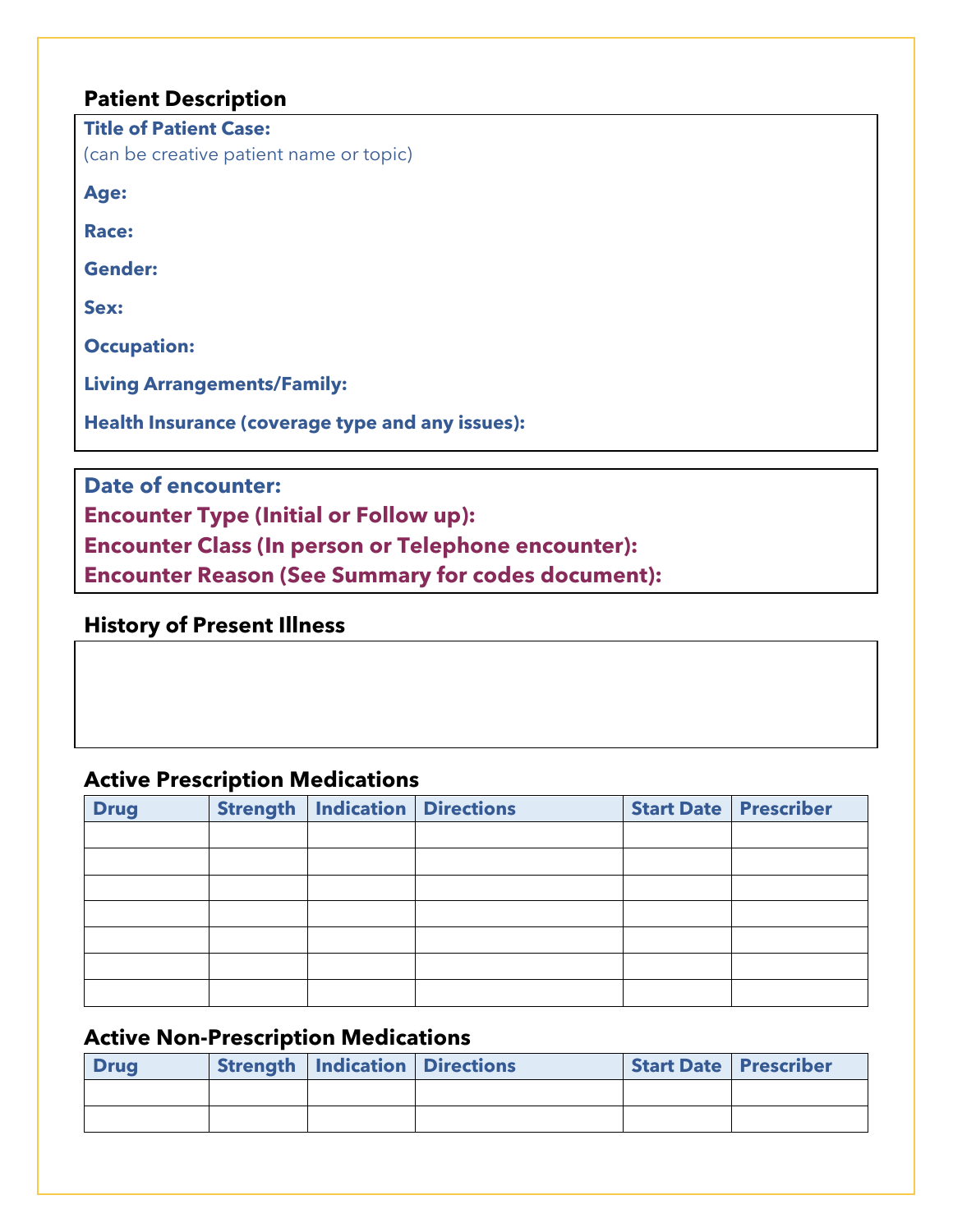#### **Allergies and Alerts**

**Medication Allergies (drug, timing, reaction):** 

**Adverse reactions to drugs in the past:**

**Other Alerts/Health Aids/Special Needs (sight, hearing, mobility, literacy, disability):**

## **Immunization History (relevant to patient age and health status)**

| <b>Immunization</b> | Date(s) Administered |
|---------------------|----------------------|
|                     |                      |
|                     |                      |
|                     |                      |
|                     |                      |
|                     |                      |
|                     |                      |
|                     |                      |

## **Current Medical History/Problem List (list current medical conditions)**

| <b>Medical Condition</b> | <b>Date/Year of Diagnosis</b> |
|--------------------------|-------------------------------|
|                          |                               |
|                          |                               |
|                          |                               |
|                          |                               |

#### **Prescription Fill History**

| <b>Medications synchronized (highlight one)?</b> | YFS | NO. |  |
|--------------------------------------------------|-----|-----|--|
| If yes, last sync fill date:                     |     |     |  |
| <b>Pertinent gaps in refill history:</b>         |     |     |  |

## **Past Medications**

| <b>Drug</b> | <b>Indication</b> |  | Start Date   Stop Date   Reason for Discontinuation |
|-------------|-------------------|--|-----------------------------------------------------|
|             |                   |  |                                                     |
|             |                   |  |                                                     |
|             |                   |  |                                                     |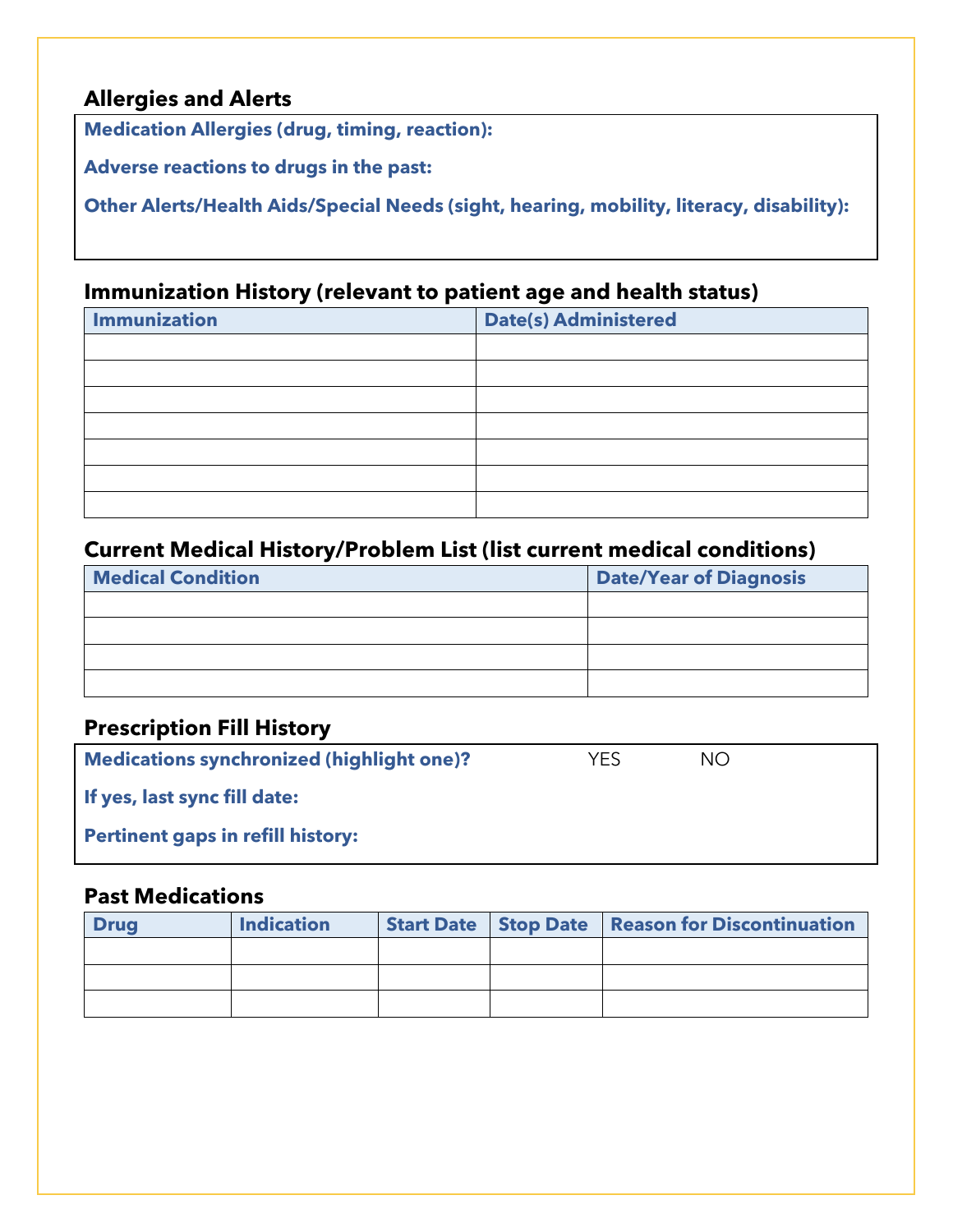#### **Past Medical History (relevant illness, hospitalization, procedures, etc.)**

| Medical condition or recent hospitalization | <b>Date</b> |
|---------------------------------------------|-------------|
|                                             |             |
|                                             |             |
|                                             |             |

#### **Social History**

**Tobacco Use: Alcohol Consumption: Caffeine Consumption: Recreational Drug Use: Describe Diet: Describe Exercise: Relevant Social Determinants of Health:**

#### **Vital Signs/Physical Assessment/Labs**

|                       | <b>Results</b> | <b>Date</b> |
|-----------------------|----------------|-------------|
| <b>Height</b>         |                |             |
| Weight                |                |             |
| <b>Blood Pressure</b> |                |             |
| <b>Heart Rate</b>     |                |             |
| <b>Respirations</b>   |                |             |
| <b>Temperature</b>    |                |             |
| <b>Other</b>          |                |             |
|                       |                |             |
|                       |                |             |
|                       |                |             |

## **Patient Encounter Assessment:**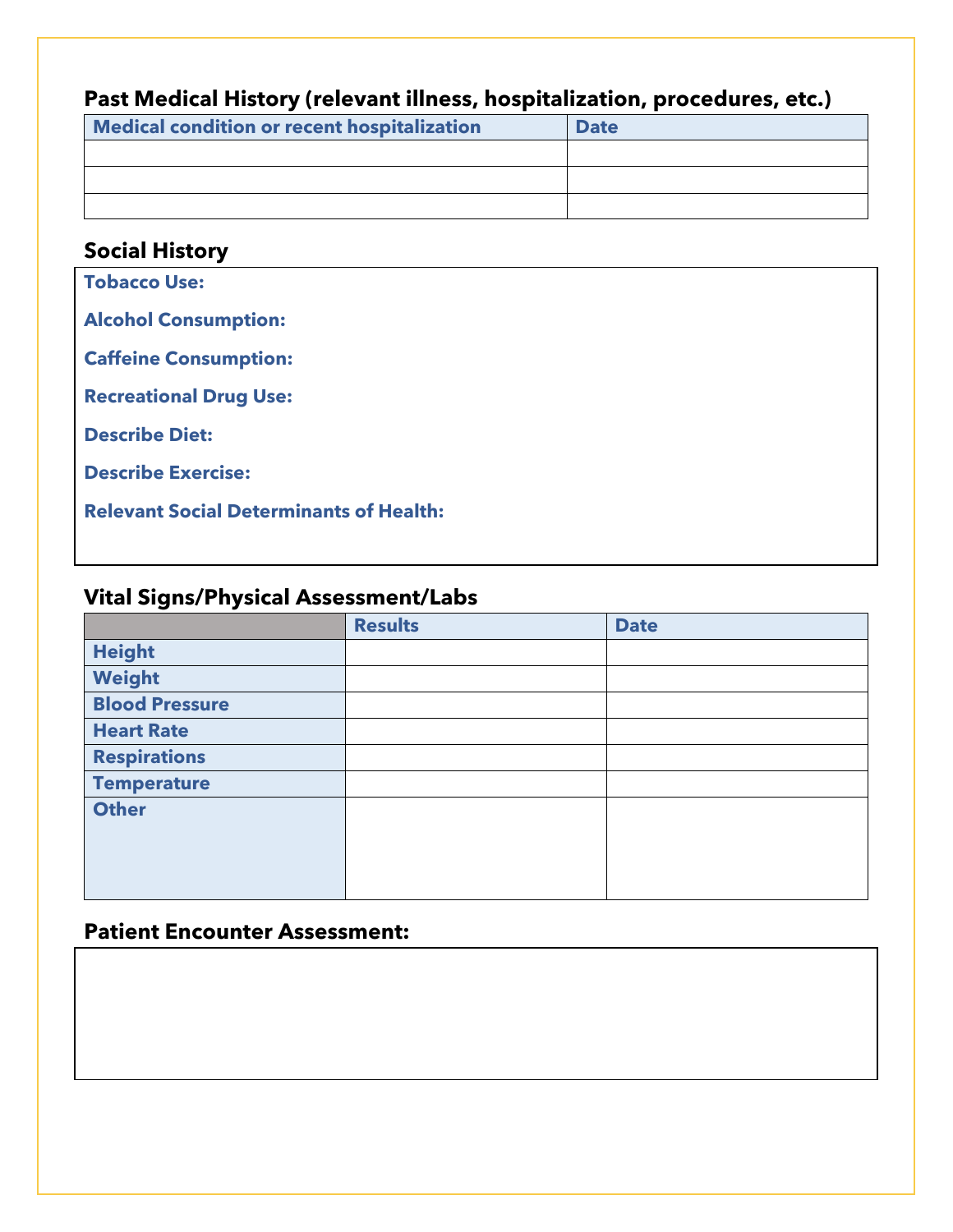## **Medication Related Problems (MRPs) and Interventions**

**(For all MRP and Intervention Descriptions/Codes and Statuses, see the Summary for codes document and CPESN SNOMED Code Guide. \*\*Please use FHIR Status options for MRP Status and Intervention Status: active, recurrence, relapse, inactive, remission, or resolved)**

| <b>MRP Date</b> | <b>MRP Description/Code</b> | <b>MRP Note</b>          | <b>MRP Status</b>   |
|-----------------|-----------------------------|--------------------------|---------------------|
|                 |                             |                          |                     |
| Intervention    | <b>Intervention</b>         | <b>Intervention Note</b> | <b>Intervention</b> |
| <b>Date</b>     | <b>Description/Code</b>     |                          | <b>Status</b>       |
|                 |                             |                          |                     |

| <b>MRP Date</b>           | <b>MRP Description/Code   MRP Note</b> |                          | <b>MRP Status</b>   |
|---------------------------|----------------------------------------|--------------------------|---------------------|
|                           |                                        |                          |                     |
| Intervention Intervention |                                        | <b>Intervention Note</b> | <b>Intervention</b> |
| <b>Date</b>               | <b>Description/Code</b>                |                          | <b>Status</b>       |
|                           |                                        |                          |                     |

| <b>MRP Date</b>             | <b>MRP Description/Code   MRP Note</b> |                          | <b>MRP Status</b>   |
|-----------------------------|----------------------------------------|--------------------------|---------------------|
|                             |                                        |                          |                     |
| Intervention   Intervention |                                        | <b>Intervention Note</b> | <b>Intervention</b> |
| <b>Date</b>                 | <b>Description/Code</b>                |                          | <b>Status</b>       |
|                             |                                        |                          |                     |

## **Patient-Centered Goals**

| <b>Goal Date</b> | <b>Goal Note</b> | <b>Goal Status</b> |
|------------------|------------------|--------------------|
|                  |                  |                    |
|                  |                  |                    |

#### **Patient Encounter Plan:**